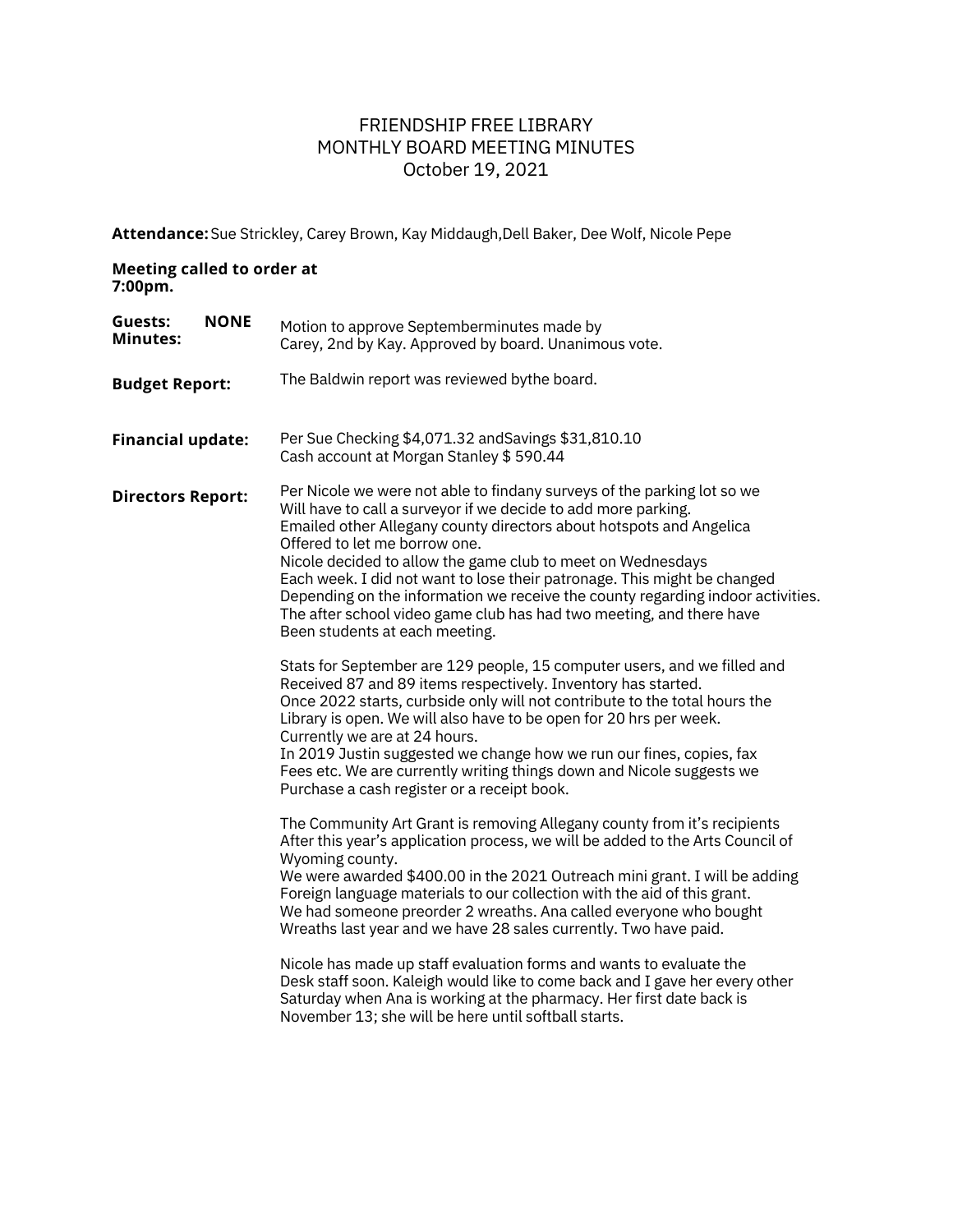Nicole would like to hire Tyira Place, she has experience with seniors and this Would be helpful with Outreach programs we would want to do with seniors in The future. If hired we would cut Connor's hours back to 3 per shift.

Motion made by Sue to hire Tyira Place for Library Clerk for 15 hrs @ \$13.20 per hr.. 2nd by Carey. Approved by the board. Unanimous vote.

Directors Report incorporated Old and New Business.

Other Business: Wreaths will be picked up on 11/27.

Motion to adjourn board meeting made by Carey. 2nd by Dell. Approved unanimously.

Adjourned: 7:30pm